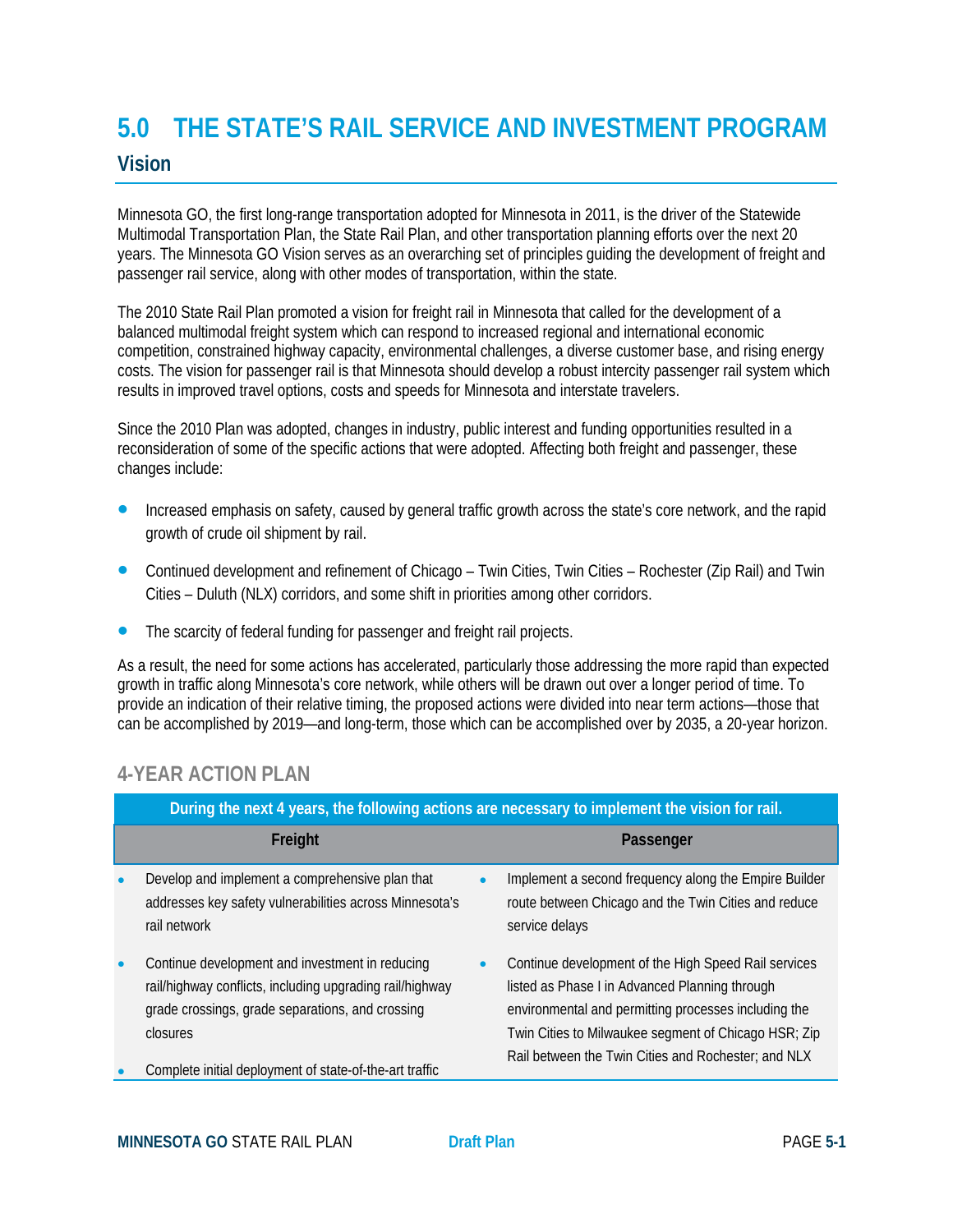### **During the next 4 years, the following actions are necessary to implement the vision for rail.**

|           | Freight                                                                                                                                                            | Passenger                           |  |
|-----------|--------------------------------------------------------------------------------------------------------------------------------------------------------------------|-------------------------------------|--|
|           | control and safety systems on Minnesota's high-density<br>main lines                                                                                               | between the Twin Cities and Dululth |  |
| $\bullet$ | Better integrate rail into the public planning process                                                                                                             |                                     |  |
| $\bullet$ | Build upon the existing Minnesota Rail Service<br>Improvement Program (MRSI), including raising the<br>maximum loan amount beyond the current \$200,000<br>ceiling |                                     |  |
| $\bullet$ | Initiate advanced planning and construction of solutions<br>to the state's most critical network bottlenecks                                                       |                                     |  |

## **20-YEAR ACTION PLAN**

| During the next 20 years, the following actions are necessary to implement the vision for rail.                                                                   |  |                                                                                                                                                                                                                                           |  |  |  |  |
|-------------------------------------------------------------------------------------------------------------------------------------------------------------------|--|-------------------------------------------------------------------------------------------------------------------------------------------------------------------------------------------------------------------------------------------|--|--|--|--|
| Freight                                                                                                                                                           |  | Passenger                                                                                                                                                                                                                                 |  |  |  |  |
| Improve the safety of the freight rail system in all aspects, •<br>and ensure the ability of the rail infrastructure to safely<br>support growing traffic volumes |  | All projects currently not in Advanced Planning will fall<br>into Phase I (implementation within 20 years), or Phase II<br>(implementation beyond 20 years). Further study will be                                                        |  |  |  |  |
| Make improvements to the condition and capacity of<br>Minnesota's primary railroad arterials to accommodate<br>existing and future demand                         |  | required to fully determine into which phase projects are<br>placed. Currently, public support appears to be greatest<br>for service to Northfield, eventually continuing on to Des<br>Moines and Kansas City. Also, service to St. Cloud |  |  |  |  |
| Address all critical network bottlenecks                                                                                                                          |  | reflects a combination of intercity service and an<br>extension of the existing Northstar Commuter Rail                                                                                                                                   |  |  |  |  |
| Upgrade main line track (all Class I to III railroads) to<br>25 mph minimum speed, as warranted.                                                                  |  | service, and as such has strong performance. Enhanced<br>service to Fargo is included in the improvements to the                                                                                                                          |  |  |  |  |
| Improve the network (all Class I to III railroads) to support<br>the use of 286,000 pound railcars throughout                                                     |  | Empire Builder. Other potential Phase I markets include<br>Mankato, Willmar and Eau Claire, Wisconsin                                                                                                                                     |  |  |  |  |
| Implement state-of-the-art traffic control and safety<br>systems                                                                                                  |  | Advance corridors incrementally depending on analysis<br>results, financing, right of way acquisition, and<br>agreements with freight railroads                                                                                           |  |  |  |  |
| Expand intermodal service access options throughout the<br>state                                                                                                  |  | Connect all services (including the Advanced Planning<br>projects) to both Target Field Station and St. Paul Union                                                                                                                        |  |  |  |  |
| Maintain and ensure broad access to competitive freight                                                                                                           |  | Depot                                                                                                                                                                                                                                     |  |  |  |  |

rail services for shippers throughout the state, and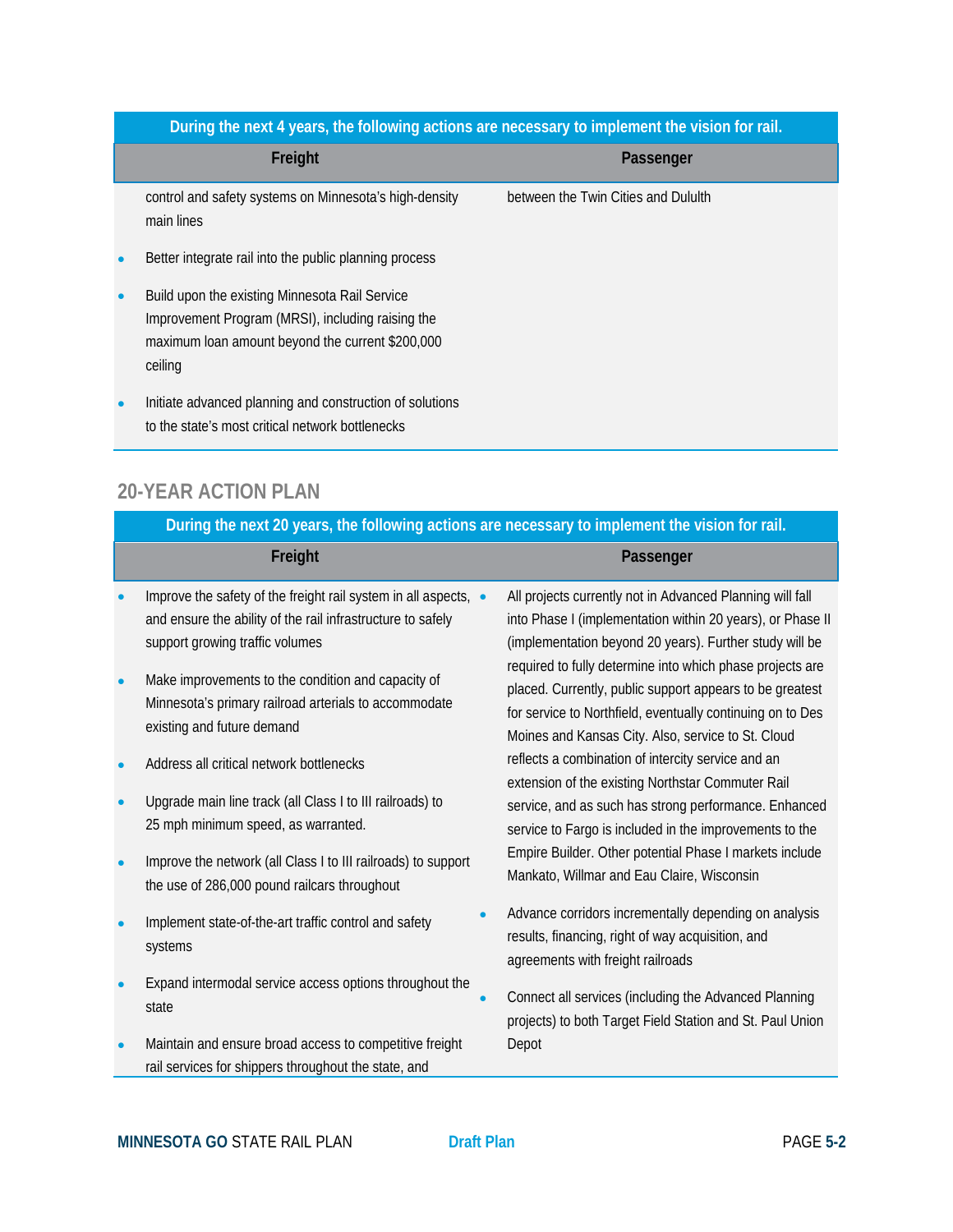|                                                                                                                                                              | During the next 20 years, the following actions are necessary to implement the vision for rail. |  |  |  |  |  |  |
|--------------------------------------------------------------------------------------------------------------------------------------------------------------|-------------------------------------------------------------------------------------------------|--|--|--|--|--|--|
| Freight                                                                                                                                                      | Passenger                                                                                       |  |  |  |  |  |  |
| leverage the state's rail network for desirable economic<br>development                                                                                      |                                                                                                 |  |  |  |  |  |  |
| Actively manage preserved rail corridors held in the State<br>Rail Bank and evaluate for possible future transportation<br>uses                              |                                                                                                 |  |  |  |  |  |  |
| Support the implementation of Positive Train Control<br>(PTC) on short line corridors which handle certain<br>categories of hazardous material <sup>66</sup> |                                                                                                 |  |  |  |  |  |  |

 $\overline{a}$ 

<span id="page-2-0"></span><sup>66</sup> It is assumed that the Class I railroads will implement PTC at their own cost as federally mandated.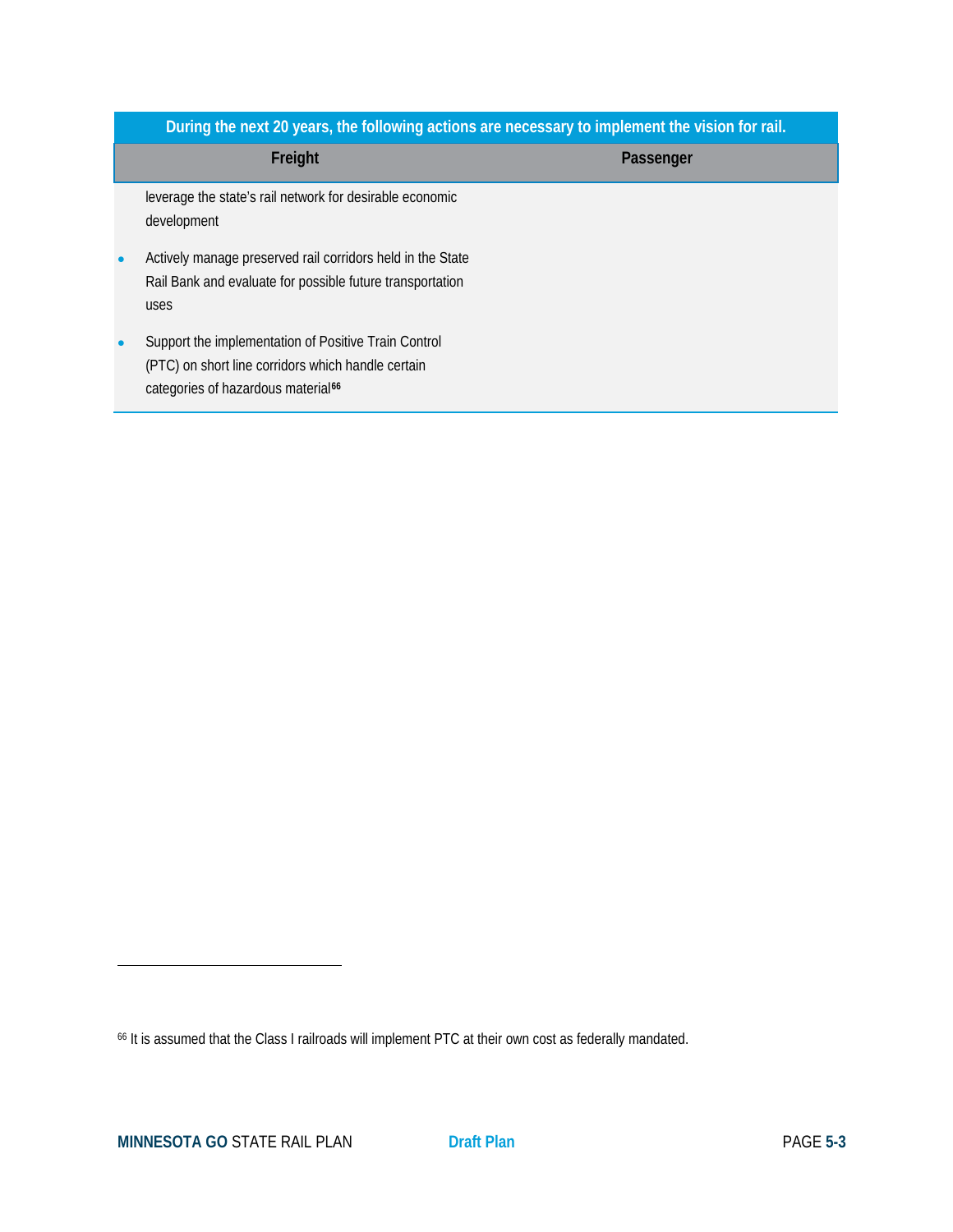## **Program Coordination**

A multistep process is recommended for making decisions on investing in passenger rail corridor projects, shown in **Figure 5.1**.



## **Figure 5.1: Passenger Rail Project Decision Process**

Since the development of the 2010 State Rail Plan, and continuing with the 2015 Minnesota State Rail Plan, Minnesota has pursued a variety of strategies for moving individual projects forward. These strategies should continue. These steps are being led by the MnDOT Office of Freight and Commercial Vehicle Operations and Office of Passenger Rail:

- **Include projects in the state's long-range transportation plans. Once projects are included in the state plans,** environmental analyses can begin that further refine the routes for passenger rail corridors. In particular, service-level environmental assessments and alternatives analyses should be prepared for all identified components of the passenger rail system.
- Pursue funding through the three-legged stool of federal grants, state and local appropriations and bonding authority, and private investment. The funding environment has changed substantially since the adoption of the 2010 State Rail Plan, with the availability of federal funding greatly diminished, requiring a more creative and multi-faceted strategy on the part of the state.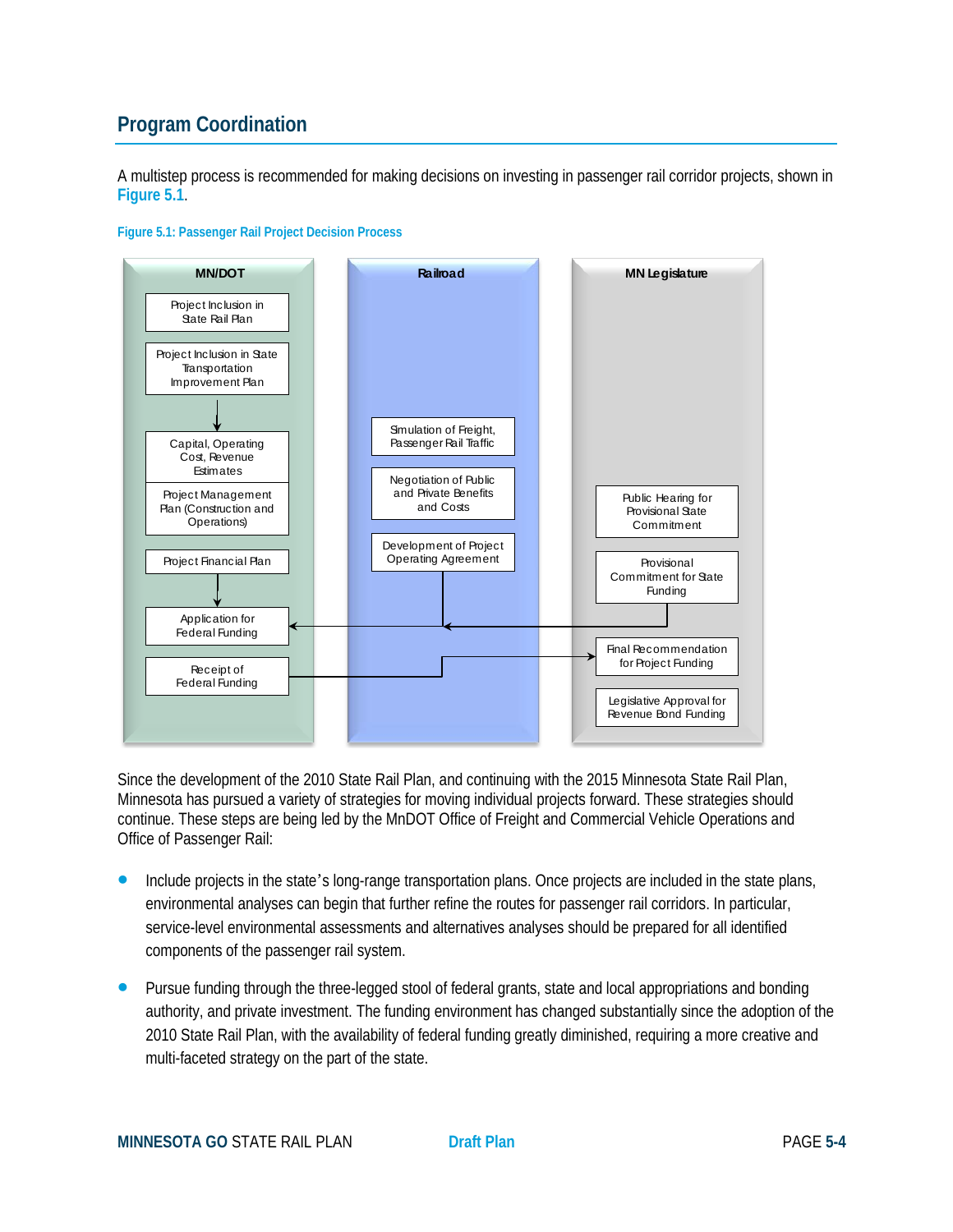- Work with the freight railroads that own the track or rights of way to be used for the passenger rail projects. Reaching formal agreements with the freight railroads is necessary to move projects forward, and will force discussions to move beyond high-level conversations to detailed financial obligations.
- Continue to authorize and empower corridor-level special purpose authorities or joint powers authorities, much like the Northstar Commuter Rail system was originally planned by MnDOT, delivered by the Northstar Commuter Rail Development Authority and operated by Metro Transit.

## **Program Summary**

The 2010 State Rail Plan identified a priority program that would achieve Minnesota's vision for rail. Most of the elements of this program are retained or slightly modified in the 2015 Minnesota State Rail Plan as follows:

- Support short-term improvements and a second frequency on the existing Amtrak Empire Builder service
- Develop High Speed Rail passenger service to Chicago, Rochester and Duluth by upgrading/developing corridors to FRA Class VI conditions<sup>[67](#page-4-0)</sup>
- **•** Enhance conventional passenger rail service to St. Cloud, Eau Claire, Mankato, Fargo and potentially other markets to be analyzed more fully in coming years. Upgrade corridors to Class IV (minimum), V or VI conditions as warranted (respectively 79, 90 or 110 mph)
- Support the implementation of PositiveTrain Control on short line locomotives that must operate over PTC-equipped lines and short line corridors which handle certain categories of hazardous material<sup>[68](#page-4-1)</sup>
- Upgrade grade crossing on all shared corridors
- Upgrade major junctions and bridges, particularly on short lines
- Upgrade all mainline track to minimum 286,000 pound capacity and 25 mph condition
- Upgrade all active warning devices and signs
- Support the development of additional intermodal facilities as market conditions warrant

Implementation of this program would result in the following achievements:

 $\overline{a}$ 

<span id="page-4-0"></span><sup>&</sup>lt;sup>67</sup> The Federal Railroad Administration classifies track into a series of categories based on physical condition (i.e., tie and rail condition, surface, cross-level, etc.). For each category, which ranges from I to VIII, trains are permitted to travel up to a set speed, with the higher numbered categories allowing higher speeds. Permissible speeds generally differ for passenger and freight trains; thus, while freight trains can travel up to 40 mph on FRA Class III track, passenger trains can reach 60 mph. Typical short line track is maintained to FRA Class II (24 mph maximum for freight), and Class I (10 mph maximum). For more information, see 49 CFR 213.9 and 213.307.

<span id="page-4-1"></span><sup>&</sup>lt;sup>68</sup> With PTC implementation well underway on the Class I railroads, this plan does not include the cost of deployment.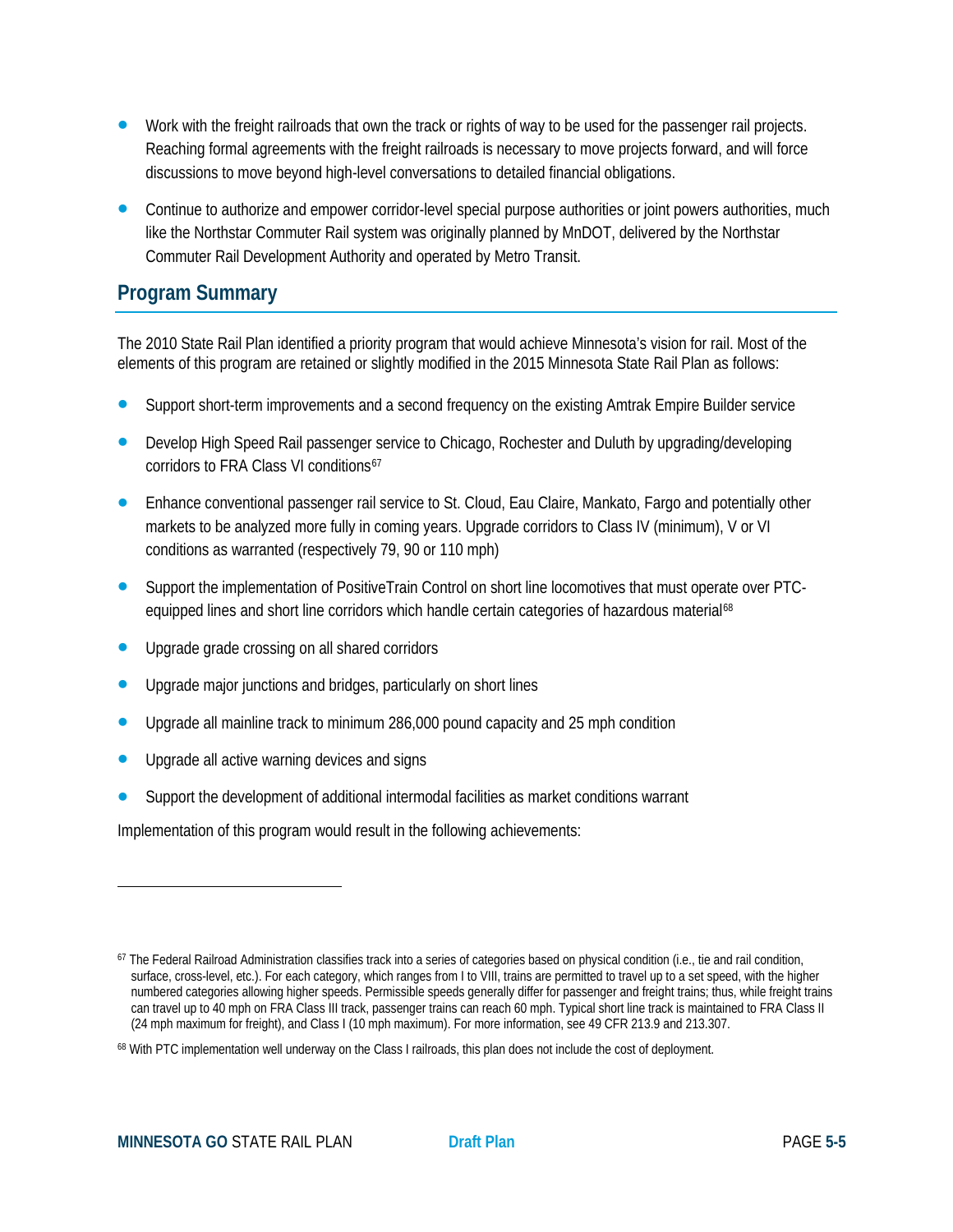- A robust intercity passenger rail system that serves intercity travel between major population and activity centers within the state, and between Minnesota and other Midwest hubs
- All mainline track speeds would be at least 25 mph
- All rail lines would have 286,000 pound rail car capacity
- Significant increases in track to siding ratios;
- All active grade crossing devices would be upgraded or replaced
- All substandard capacities would be eliminated

This program does not address other improvements made independently by the Class I railroads that have a more robust investment program today than was envisioned in the 2010 State Rail Plan.

Prioritization of the passenger rail program will be formalized further in the coming years as additional analyses are completed. Prioritization will be based on a consistent methodology for benefit/cost analysis applied in completed or upcoming Environmental Impact Statements and detailed project planning studies. In the meantime, MnDOT is proceeding with project prioritization, both freight and passenger, being determined based on the following:

- 1. Advanced cost-benefit analysis on the proposed services
- 2. Mutual benefits to both freight and passenger through the safety, capacity, and operational improvements identified along the corridor
- 3. Public-private and public-public partnership opportunities related to project development funding and operations
- 4. Deliverability as a project reaches final federal approval stages.

Each project will be screened through the above criteria and prioritized. Phase 1 projects in the Plan will remain the focus of work. All projects will continue to advance incrementally with available funding necessary for the next phase of development. In the planning and project development phase. Several projects may be advanced simultaneously. In the latter stages of development (i.e., final design, construction, etc.) the availability of financial resources may limit project implementation to one project at a time.

The top priorities are the four projects that are already in advanced stages of planning and environmental review: A second daily Empire Builder train to Chicago reached project approval stage and is supported by a partnership with Wisconsin DOT. The three other projects involve the development of HSR between the Twin Cities and Chicago, Rochester and Duluth. Multiple public-private and private funding and development initiatives are emerging and being presented to MnDOT. The Rochester and Chicago corridors in particular are actively being advanced in planning and environmental analysis toward project qualification. Other passenger system elements identified in the 2015 Minnesota State Rail Plan are advancing including connections between Target Field Station and St. Paul Union Depot, and the NLX project.

All other projects will fall into Phase I (implementation within 20 years), or Phase II (implementation beyond 20 years). Further study is required to fully determine into which phase projects are placed. Currently, public support appears to be greatest for service to Northfield, continuing on eventually to Des Moines and Kansas City. Also, service to St. Cloud reflects a combination of intercity service and an extension of the existing Northstar Commuter Rail service, and as such has strong performance metrics. Enhanced service to Fargo is included in the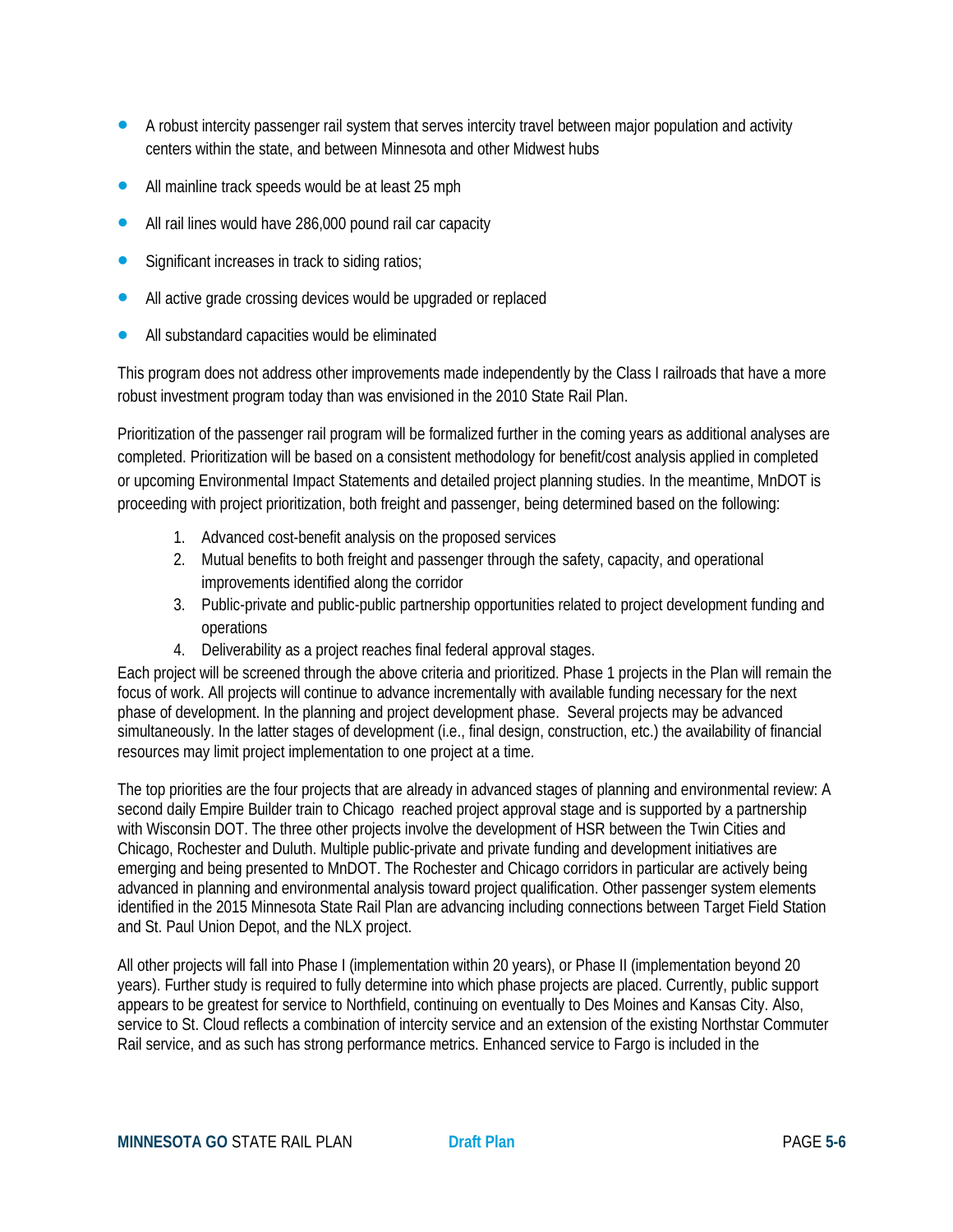improvements to the Empire Builder. Other potential markets include Mankato, Willmar and Eau Claire, Wisc., the latter of which has strong public support but lacks political support in Wisconsin.

## **Project Costs**

The capital cost of the fully implemented program would be approximately \$6.6 billion. This amount consists of \$3.5 billion for freight-only improvements, and \$3.1 billion for passenger improvements for Phase I projects, but does not include costs for projects in the Advanced Planning stage. More detailed engineering cost estimates will be produced for these projects as studies are completed. On the whole, if built as a system rather than as a series of individual, unrelated projects, substantial synergies across projects can be achieved.

Cost estimates are based on high-level system wide unit costs. These estimates are based on the following assumptions:

- Infrastructure cost represents the needs for passenger service in 2040 above and beyond the total infrastructure needs identified for freight. For example, if the level of freight investment identified in **Chapter 4** also can accommodate four passenger trains per day, that scenario would produce no additional infrastructure cost for passenger rail. Track, signal systems and crossings are included in this cost.
- Capacity rights fees on freight railroads are assumed to be \$85,000/train/mile.[69](#page-6-0)
- Rolling stock is the cost to purchase trains to operate these services. In general, it is assumed that new rolling stock will be required for each new route. There may be opportunities for synergies among the several services; therefore, a 20 percent discount to the system wide cost of rolling stock was applied.
- The ridership forecasts developed for this study are the basis for revenue estimates, which were credited against the overall costs. Potential revenue for each of the services is based on the fares used to estimate ridership. The model includes fare estimates on a per mile basis. These were multiplied by ridership by segment to calculate revenue.
- A 10 percent engineering and 30 percent contingency cost was added to each project.

All costs shown in this report are in current real (uninflated) dollars as is typically done in long-range planning studies, so that the difficult-to-predict impacts of inflation are factored out.

 $\overline{a}$ 

<span id="page-6-0"></span><sup>69</sup> Based on the negotiated Northstar Rage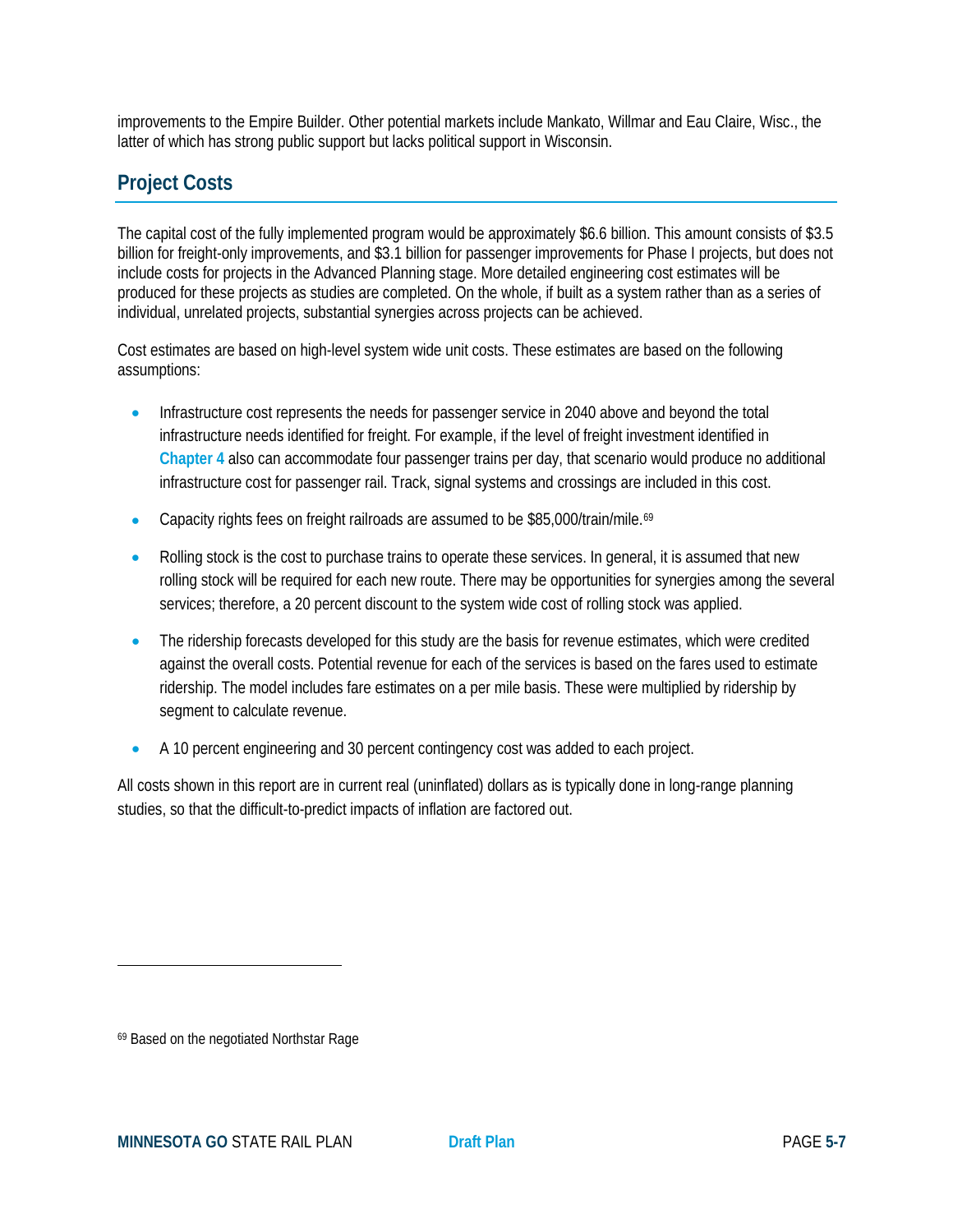## **Passenger Element**

## **PASSENGER SYSTEM PROJECTS EVALUATION**

This section describes the potential system performance benefits of expanding passenger rail in Minnesota as discussed in the needs assessment.

#### **Phase I – Advanced Planning Projects**

Four projects are designated as being in Advanced Planning. Three are HSR services (at least 110 mph), and consist of Twin Cities to Milwaukee as part of an overall Chicago hub regional service, Duluth (Northern Lights Express or NLX) and Rochester (Zip Rail). The fourth Advanced Planning effort entails a second Empire Builder between the Twin Cities and Chicago that would complement the existing single daily train. Robust analyses are being performed of passenger ridership for these rail corridors under active development, and information will be included in the 2015 Minnesota State Rail Plan, as available.

#### **Phase I Projects**

Performance measures were used to evaluate each of the criteria areas described in **Table 5.1**.

#### **Table 5.1 Passenger Performance Measure Estimation**

| <b>CATEGORY</b>           | <b>MEASURE</b>                                                                                                   |
|---------------------------|------------------------------------------------------------------------------------------------------------------|
|                           | Ridership. Total ridership by corridor                                                                           |
| <b>System Performance</b> | System efficiency. Passengers per train mile                                                                     |
| Livability                | System accessibility. Minnesota residents outside of the Twin<br>City metro area with access to the rail system. |
| Environmental             | Environmental impact. Qualitative assessment of the impact<br>of new track or right of wayon the environment.    |
| Financial/Fconomic        | Cost/Cost per Rider. Cost of implementing each scenario.                                                         |
|                           | Revenue/Farebox Recovery.                                                                                        |

Ridership forecasts are summarized in **Chapter 3**. Overall ridership was calculated assuming 300 service days per year. Livability was calculated as the total population living outside of the Twin Cities Metropolitan area that would have access to rail service in the future. County and metropolitan area population projections from the Minnesota State Demographic Center were used to evaluate this measure. Every county or metro area with a station was considered to have access to the rail system. Metropolitan estimates were used for stations in St. Cloud. Countylevel estimates were used for the remainder of the Phase I corridors. Finally, a qualitative assessment was made of environmental impacts. Corridors using new alignments have a high potential of impact. Passenger services (including all of the Phase I corridors) that would use shared track with freight railroads are expected to have a low potential for environmental impact.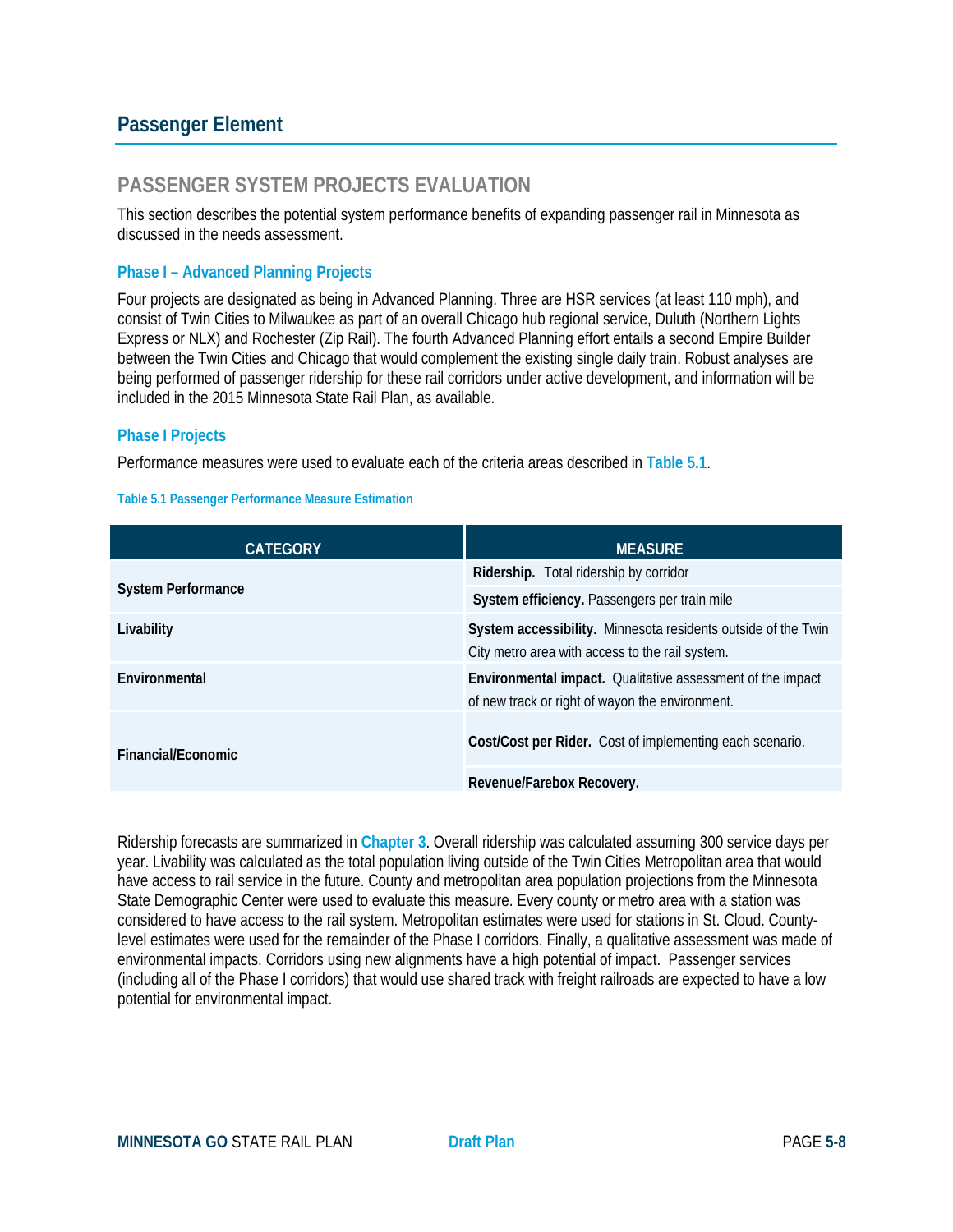#### **Table 5.1: Phase I - Passenger Project Performance Measures – Benefits** *in Millions*

| <b>CORRIDOR</b>                                        | <b>SCENARIO</b><br><b>EVALUATED</b> | <b>DAILY</b><br><b>ROUND</b><br><b>TRIPS</b> |     | DISTANCE   RIDERSHIP | <b>POPULATION WITH RAIL</b><br><b>SERVICE OUTSIDE TWIN CITIES</b> | <b>ENVIRONMENTAL</b> |
|--------------------------------------------------------|-------------------------------------|----------------------------------------------|-----|----------------------|-------------------------------------------------------------------|----------------------|
| Twin Cities - Albert Lea/Des<br>Moines (I-35 Corridor) | Intercity Rail                      | 4                                            | 113 | 136,475              | 104.877                                                           | Low                  |
| Twin Cities - Eau Claire, WI                           | Intercity Rail                      | 4                                            | 87  | 268,812              | $\sim$                                                            | Low                  |
| Twin Cities - Fargo/<br>Moorhead                       | Intercity Rail                      | $\overline{2}$                               | 242 | 37,032               | 67.079                                                            | Low                  |
| Twin Cities - Mankato                                  | Intercity Rail                      | 4                                            | 84  | 234,864              | 66.049                                                            | Low                  |
| Twin Cities - St. Cloud                                | Intercity Rail                      | 8                                            | 67  | 1,107,005            | 267.420                                                           | Low                  |

**Table 5.2** shows these project metrics for the Phase I corridors. Major findings are as follows:

- The Twin Cities St. Cloud corridor has the potential for the highest ridership, at more than one million annual riders, and provides access to the passenger rail system for more than 250,000 residents.
- Three routes have ridership better than one passenger per train mile—St. Cloud, Mankato and Eau Claire. St. Cloud has more than three riders per train mile, indicating a high likelihood of success for this line.
- As each of the Phase I alignments uses existing track, the environmental impacts are judged to be low.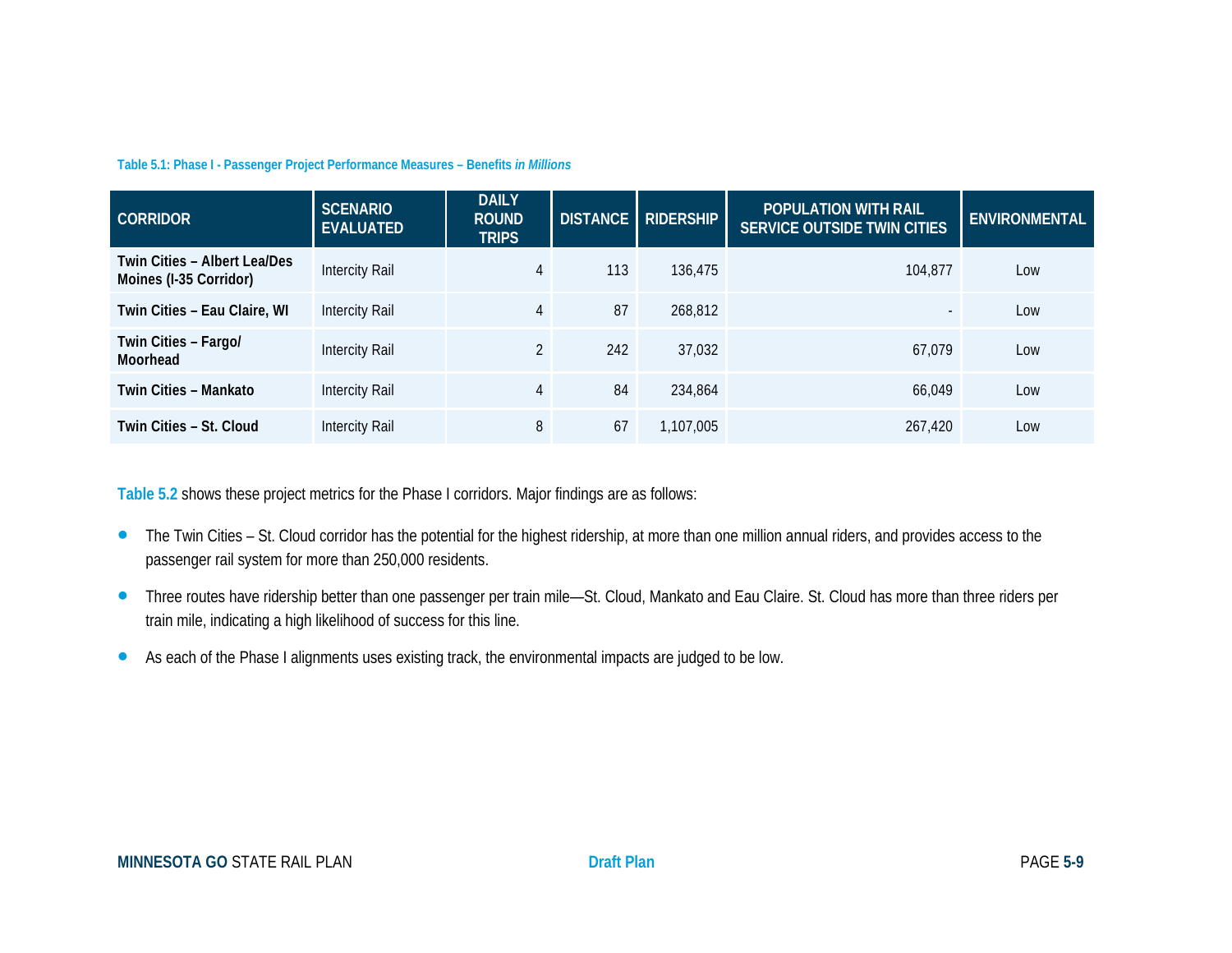### **Phase II Projects**

Projects designated at Phase II are described in **Chapter 3**, and have an implementation horizon of 20+ years. A robust evaluation of these projects has not been started.

### **PASSENGER SYSTEM COST EVALUATION**

#### **Phase I Projects**

Cost, revenue and cost-effectiveness values were estimated for each Phase I corridor. Cost estimates are detailed in **Chapter 3**. Because any passenger rail service operating on a freight route would need to be negotiated between the passenger rail provider and the freight railroad, it is difficult to establish a definitive cost.

Potential revenue for each of the services is based on the fares used to estimate ridership. The model includes fare estimates on a per mile basis, multiplied by ridership by segment to calculate revenue. In addition, cost-effectiveness was evaluated using several metrics, including:

- **Capital Cost per Mile of Service.** This is the total capital cost divided by the corridor length. This shows the average cost of implementation of each new route and allows a normalized comparison of routes.
- **Farebox Recovery Ratio**. The farebox recovery ratio is the total ticket revenue divided by operations and maintenance costs. It captures the extent to which a new service, once implemented, can pay for itself. According to Fiscal Year 2014 Amtrak data, farebox recovery ratios for single or bistate corridors range from 14 percent for the Hoosier State service to 156 percent for Washington–Lynchburg service, with an average of 58 percent. Long-distance, multistate Amtrak routes average about 48 percent. Only the Northeast Corridor (Boston-NYC-DC) Acela has consistently covered its operating costs through revenues.
- **Operating Subsidy per Rider.** In addition to the farebox recovery ratio, an average operating subsidy per rider is estimated. In combination with the capital cost, this captures the magnitude of public expenditures required to support each service.

**Table 5.3** shows these metrics of cost-effective performance by passenger line.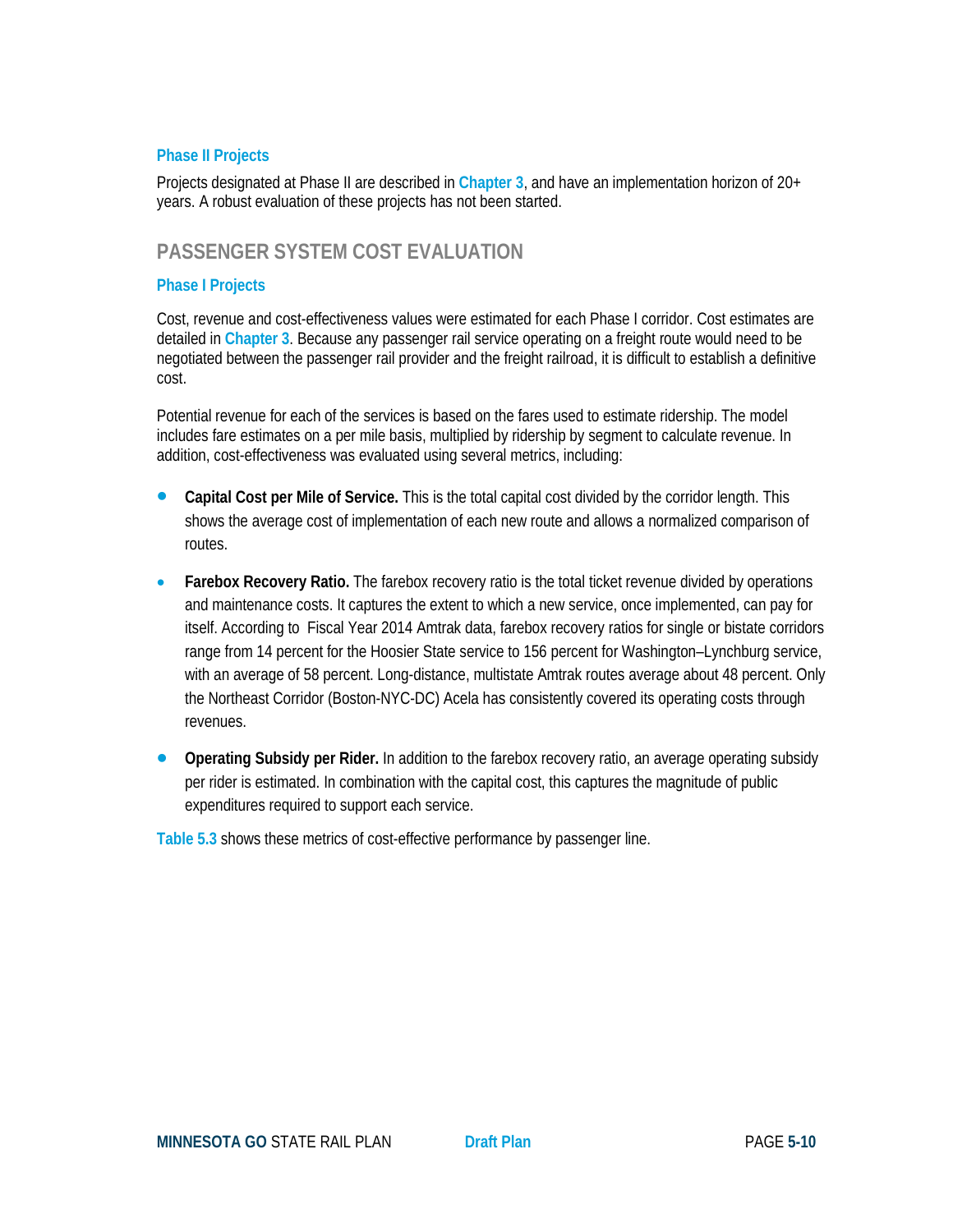#### **Table 5.3 Phase I Passenger Project Performance Measures – Costs and Cost-Effectiveness**

| <b>CORRIDOR</b>                                            | <b>SCENARIO</b><br><b>EVALUATED</b> | <b>DAILY</b><br><b>ROUND</b><br><b>TRIPS</b> | <b>CAPITAL</b><br><b>COST</b><br>(MILLIONS<br>ONE-TIME) | <b>MAINTENANCE</b><br><b>COST (MILLIONS</b><br>ANNUALLY) | <b>REVENUE</b><br>(MILLIONS) | <b>FAREBOX</b><br><b>RECOVERY</b><br>(PERCENT) | <b>CAPITAL</b><br><b>COST PER</b><br><b>MILE</b><br>(MILLIONS) | <b>CAPITAL</b><br><b>COST PER</b><br><b>RIDER</b> | <b>OPERATING</b><br><b>SUBSIDY PER</b><br><b>RIDER</b> |
|------------------------------------------------------------|-------------------------------------|----------------------------------------------|---------------------------------------------------------|----------------------------------------------------------|------------------------------|------------------------------------------------|----------------------------------------------------------------|---------------------------------------------------|--------------------------------------------------------|
| Twin Cities - Albert<br>Lea/Des Moines (I-<br>35 Corridor) | <b>Intercity Rail</b>               | $\overline{4}$                               | \$119                                                   | \$19.0                                                   | \$1.0                        | 5%                                             | \$1.0                                                          | \$868.29                                          | \$131.82                                               |
| Twin Cities - Eau<br>Claire, WI                            | <b>Intercity Rail</b>               | $\overline{4}$                               | \$156                                                   | \$14.6                                                   | \$5.1                        | 35%                                            | \$1.8                                                          | \$580.33                                          | \$35.26                                                |
| Twin Cities -<br>Fargo/Moorhead                            | <b>Intercity Rail</b>               | $\overline{2}$                               | \$120                                                   | \$10.2                                                   | \$2.0                        | 20%                                            | \$0.5                                                          | \$3,229.64                                        | \$220.26                                               |
| Twin Cities -<br>Mankato                                   | <b>Intercity Rail</b>               | $\overline{4}$                               | \$223                                                   | \$14.1                                                   | \$4.1                        | 29%                                            | \$2.7                                                          | \$949.48                                          | \$42.80                                                |
| Twin Cities - St.<br>Cloud                                 | <b>Intercity Rail</b>               | 8                                            | \$218                                                   | \$22.5                                                   | \$15.7                       | 70%                                            | \$3.3                                                          | \$196.93                                          | \$6.19                                                 |

### Major findings include:

• Service to St. Cloud, Mankato and Eau Claire have higher capital and operating costs, yet the higher levels of ridership allow costs per rider on these lines to be significantly lower than those for Albert Lea/Des Moines or Fargo/Moorhead. Annual operating subsidies are highest for Fargo (more than \$200 per rider), and Albert Lea (more than \$130 per rider). All other routes have subsidies less than \$100 per rider, with St. Cloud's operating subsidy per rider less than than \$10 annually.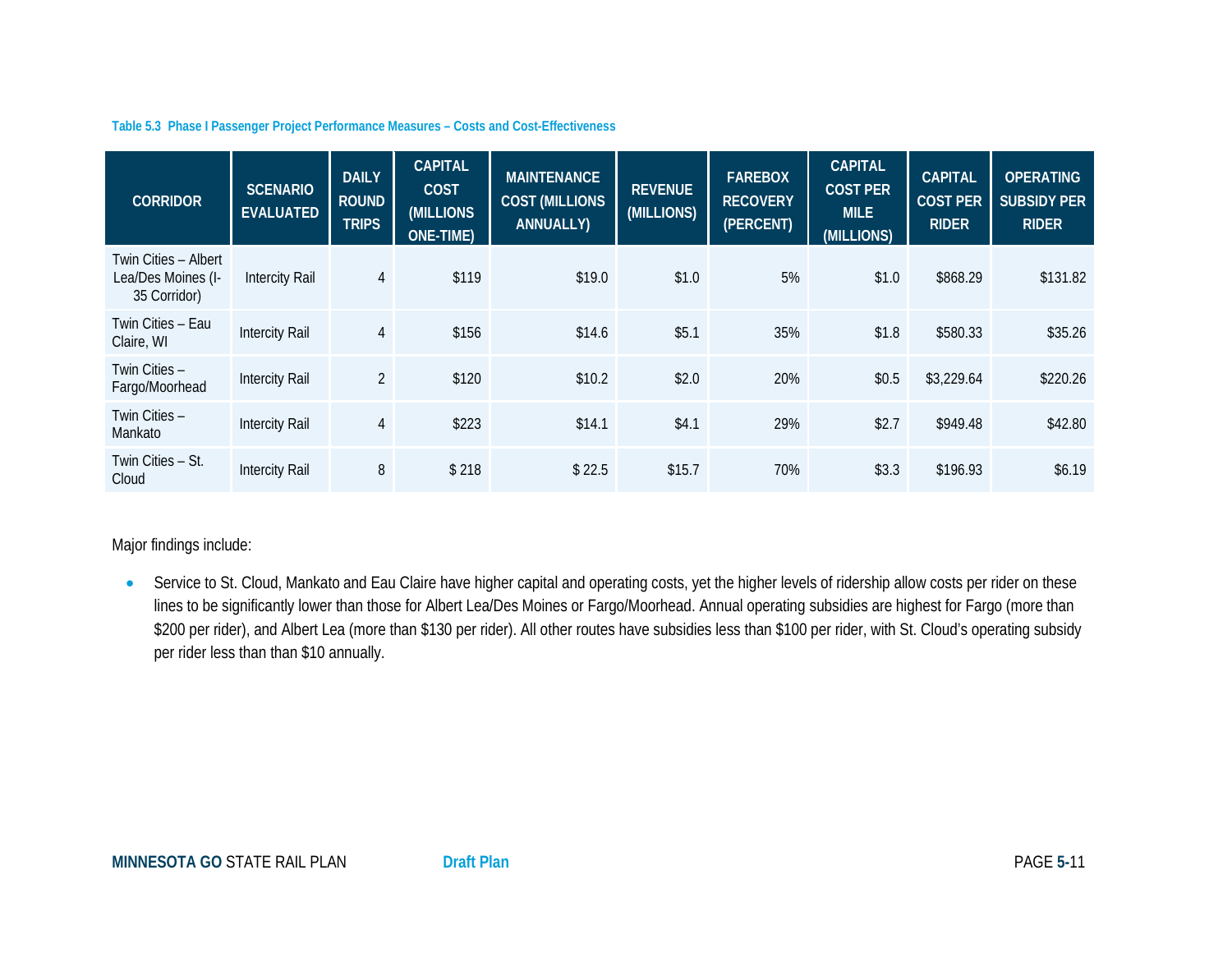#### **Phase II Projects**

Projects designated at Phase II are described in **Chapter 3**, and have an implementation horizon of 20+ years. A robust evaluation of these projects has not yet been started.

## **Freight Element**

Being privately owned, the sources of funds to operate, maintain and improve a freight railroad are largely drawn from private capital. Freight railroads provide significant public benefit, however, and are often shared corridors with passenger service. There are exceptions and cases where public financing of freight railroad projects are undertaken. This is particularly the case with short lines, where some degree of public funding is common. **Table 5.4** lists the typical sources of funding for operations and maintenance, and the primary categories of capital investment by carrier type.

#### **Table 5.4 Typical Sources of Funding for Freight Railroads**

| <b>COST CATEGORY</b>              | <b>CLASS I CARRIERS</b>                                                                                              | <b>CLASS II AND III CARRIERS</b>                                                           |
|-----------------------------------|----------------------------------------------------------------------------------------------------------------------|--------------------------------------------------------------------------------------------|
| Operations and Maintenance        | Private capital – Cash flow                                                                                          | Private capital – Cash flow, loans, etc.                                                   |
| Capital Maintenance and Expansion | Private capital – Cash flow, loans,<br>stock, etc.<br>Tax credits and public grants                                  | Private capital – Cash flow, loans, stock,<br>etc.<br>Tax credits, public loans and grants |
| Cars and Locomotives              | Private capital – Direct ownership,<br>third-party lease                                                             | Private capital - Direct ownership, third-<br>party lease                                  |
| <b>Grade Crossings</b>            | Private capital - Cash flow                                                                                          | Private capital - Cash flow                                                                |
| <b>Customer Facilities</b>        | Private capital - Customer cash<br>flow, loans, etc.<br>Freight rail and economic<br>development assistance programs | Private capital – Customer cash flow, loans,<br>etc.                                       |

**Table 5.5** shows a strategy for distributing the costs of the \$4.3 billion in freight-only improvements. As shown, 72 percent of these costs are assigned to be covered by the private railroads, with public contributions primarily in the areas of 286,000 pound compliance and grade crossings. Existing investment trends indicate that Class I railroads may be able to cover a higher share than previously thought; however, the railroads at best may be able to make investments which can accommodate existing traffic, but not future growth.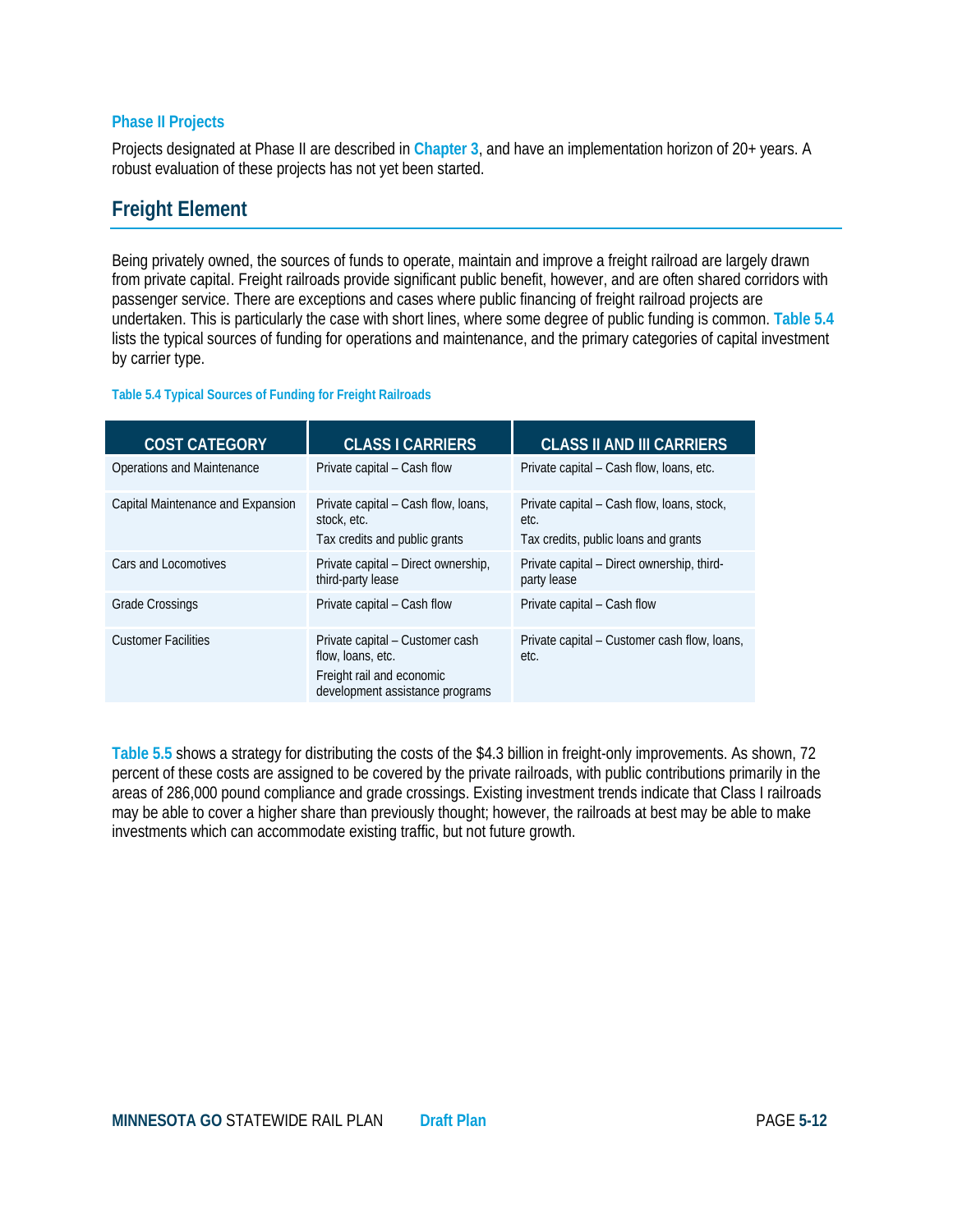#### **Table 5.5: Freight System Costs, Public and Private Shares** *Including Contingencies (\$millions)*

| <b>NEED</b>                                   | <b>TOTAL COST</b> | <b>PUBLIC SHARE</b>      | <b>PRIVATE COST</b> |
|-----------------------------------------------|-------------------|--------------------------|---------------------|
| Class I upgrades                              | \$2,875.2         | \$718.8                  | \$2,156.4           |
| Other Class I improvements                    | \$201.0           |                          | \$201.0             |
| PTC (Short Line Locomotive<br>Retrofits)      | \$3.070           | \$0.75                   | \$2.3               |
| 286K restrictions*                            | \$548.0           | \$54.8                   | \$493.2             |
| Non Class I bridge and speed<br>restrictions* | \$13.0            | $\overline{\phantom{a}}$ | \$13.0              |
| Class II track upgrades*                      | \$244.0           |                          | \$244.0             |
| <b>Grade Crossings</b>                        | \$441.3           | \$441.3                  |                     |
| Total                                         | \$4,325.5         | \$1,215.7                | \$3,109.8           |
| <b>Percent of Total</b>                       |                   | %28                      | %72                 |

Note: Contingencies include 30 percent contingency and 10 percent engineering costs in base case; 10 percent contingency and 10 percent engineering cost in best case.\* indicates values carried forward from 2010 State Rail Plan.

## **SHARED FREIGHT/PASSENGER IMPROVEMENTS**

The financing plan for the shared passenger and freight improvements (including the stand-alone HSR passenger lines) assumes three levels of federal funding support (0, 30 and 50 percent). The 80 percent federal share shown in the 2010 State Rail Plan was eliminated as unrealistic. The distribution of costs is shown in **Table 5.6**. Total nonfederal public sector capital costs range from \$2.09 billion (50 percent federal share) to \$4.18 billion (0 percent federal share)

#### **Table** 5**.6: Total Possible Improvement Costs, State Rail Plan**

 $\overline{\phantom{a}}$ 

| <b>NFFD</b>                              | <b>NO FEDERAL FUNDS</b><br>(MILLIONS) | 30% FEDERAL<br><b>MATCHING FUNDS</b><br>(MILLIONS) | 50% FEDERAL<br><b>MATCHING FUNDS</b><br>(MILLIONS) |
|------------------------------------------|---------------------------------------|----------------------------------------------------|----------------------------------------------------|
| <b>Freight Infrastructure Costs</b>      | \$3,010.7                             | \$903.2                                            | \$1,505.4                                          |
| Passenger Improvement Costs              | \$977.6                               | \$310.0                                            | \$517.0                                            |
| <b>Crossing Safety Improvement Costs</b> | \$441.3                               | \$132.4                                            | \$220.7                                            |
| <b>Total Improvement Costs</b>           | \$4,429.6                             | \$1,328.9                                          | \$2,214.8                                          |

<span id="page-12-0"></span><sup>70</sup> ASLRRA Estimates that retrofits can cost between \$70,000 to \$150,000 per locomotive, based on age and model. Assumption: 20 locomotives will be retrofitted.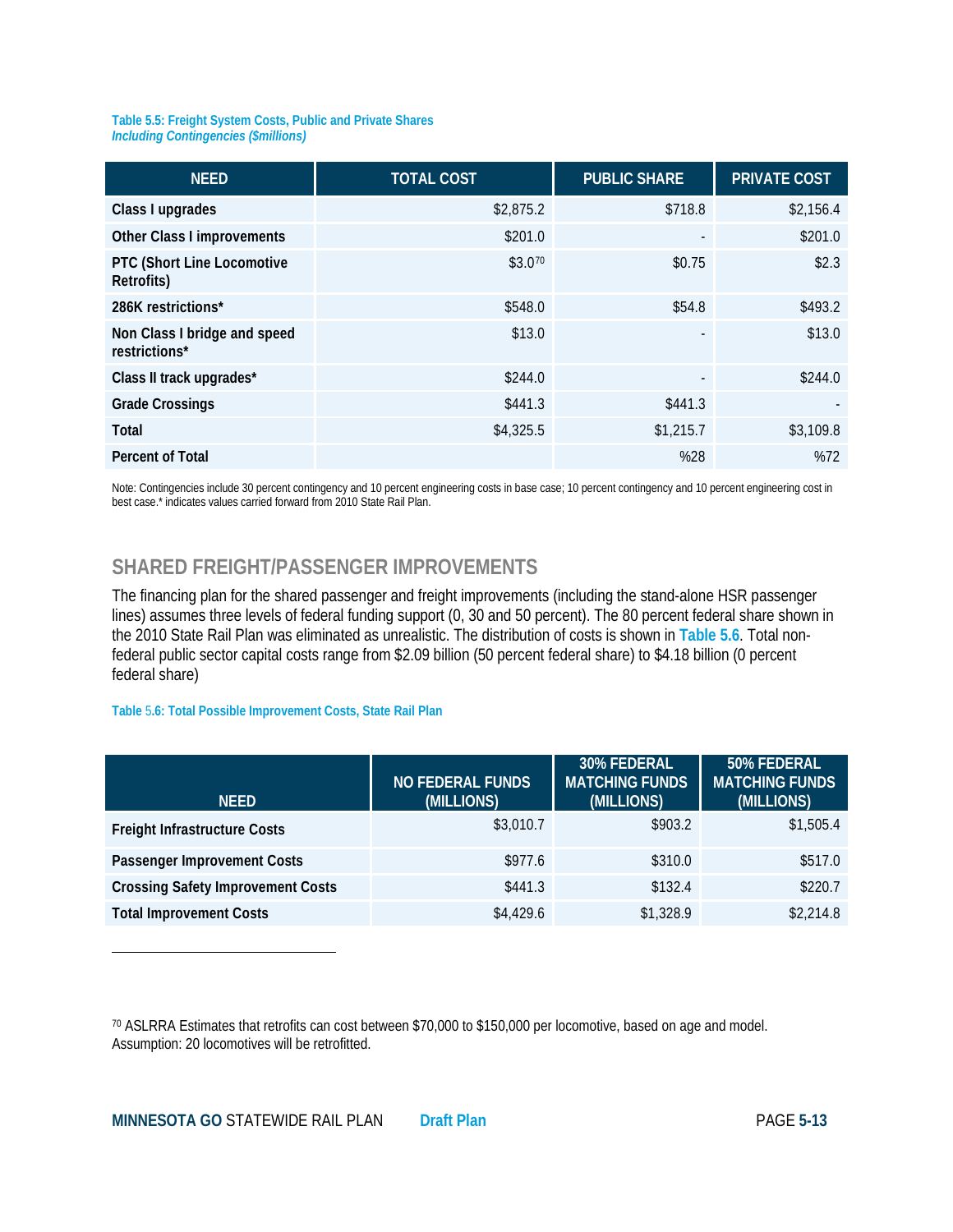## **Financing**

The approach to financing the 2015 Minnesota State Rail Plan presumes the need for multiple actors, methodologies and years. This is a 25-year program and the full program costs should be viewed as a long-term goal, which can be achieved incrementally over the life of the program. A range of financing tools will be needed among the public sector stakeholders—federal, state, regional/local—and the private sector, including railroads and investor/developers. Unlike the interstate highway program to which this national rail initiative is often compared, there is no single dedicated source of funding.

State and local funding commitment to planning, capital investment and operations has already been demonstrated in Minnesota. State general fund and bond proceeds were dedicated to the existing freight and safety programs (including the Minnesota Rail Service Improvement Program), the Passenger Rail Office in MnDOT, Zip Rail, NLX, MWRRI, and station facilities at Target Field Station and St. Paul Union Depot. Minnesota counties and Regional Railroad Authorities also committed local matches from general funds and special purpose tax levies toward these and other projects.

On the federal side, the funding picture changed considerably since 2010. SAFETEA-LU was supplanted by MAP-21 in 2012, and while it did not include any substantive changes to potential funding sources for intercity passenger rail service, actual appropriation levels dropped substantially. With an initial duration of only two years, MAP-21 was set to expire in 2014, but was extended through May 2015 under a continuing Congressional resolution. Existing raileligible program elements include:

- Surface Transportation Program
- Congestion Mitigation and Air Quality Improvement Program
- Rail Line Relocation Grant Program
- Transportation Infrastructure Finance and Innovation Act
- Transportation Investment Generating Economic Recovery discretionary grants
- Private Activity Bonds
- Rail Rehabilitation and Improvement Financing Financing Program

Since 2010, Congress has not appropriated any further funding under the PRIIA programs; PRIIA's authorization expired at the conclusion of FY 2013. Current draft legislation does not include any substantive direct funding for passenger rail program development outside of the Northeast Corridor.

The one federal program that has continued to be a consistent source of funding for freight and passenger rail projects is the USDOT's Transportation Investment Generating Economic Recovery,discretionary grants. This program is highly competitive for a relatively small pot of money. The 2014 program received 1,400 applications for \$57 billion in project costs for only \$1.5 billion in available grants.

Tools for leveraging private sector investment include: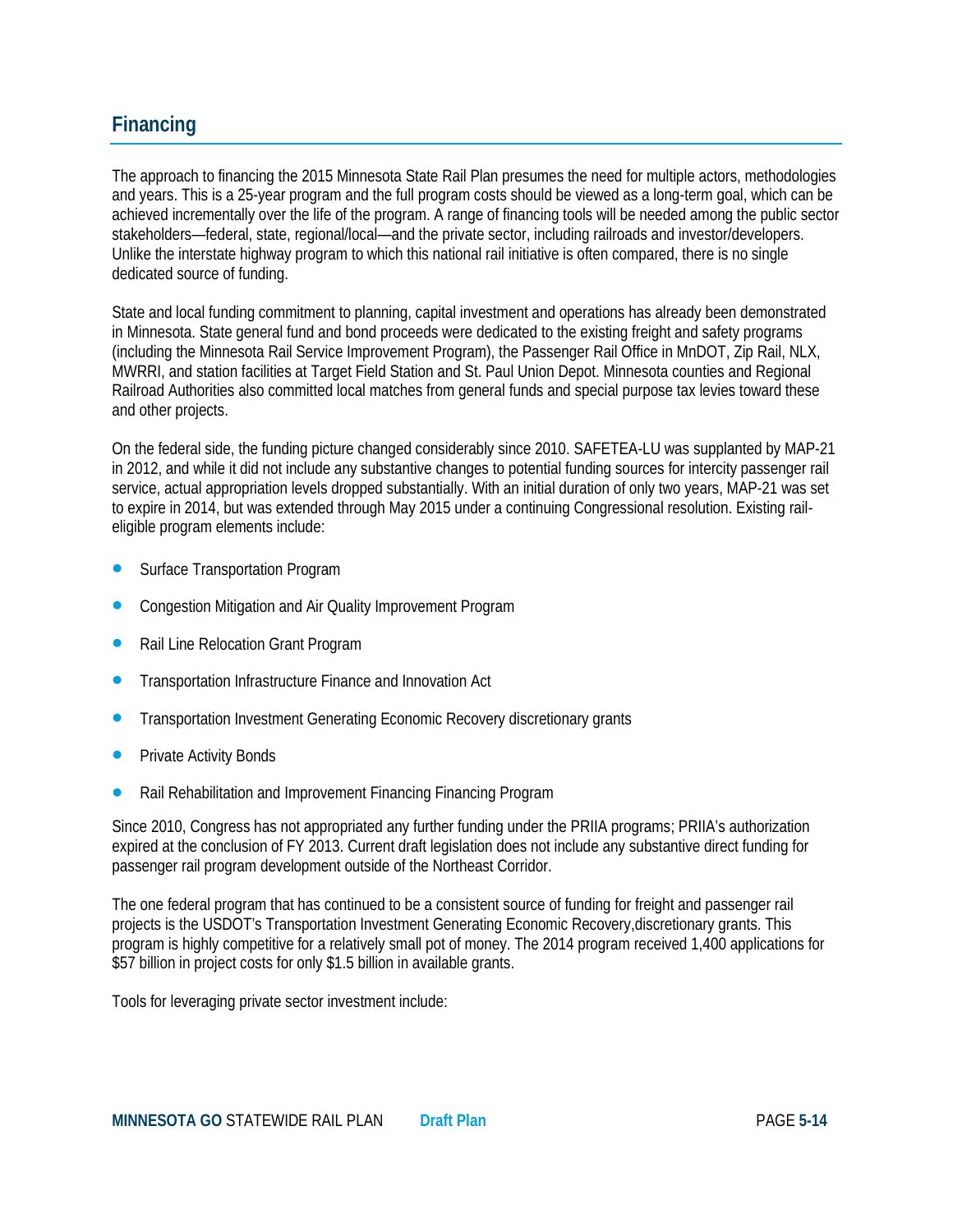- Expanding the Minnesota Rail Service Improvement Program from a revolving loan program to a combination of loan and grant programs as done in some other states such as Iowa, Wisconsin and Virginia, and to increase the loan ceiling from the current \$200,000
- Offering financial assistance for Railroad Rehabilitation and Improvement Financing applicants (Oregon has such a program)
- Providing state maintenance and investment tax credits for rail improvements
- Broadening access to the Minnesota Revolving Loan Fund for rail projects beyond grade crossing improvements

In addition to these programs designed to leverage private investment, a dedicated stream of state and or local/regional revenue is needed to support bonding for capital investment and annual operating subsidies. Otherwise, this program will always be in annual competition with a broad array of state priorities and it will be difficult to achieve the unified system envisioned in the 2015 Minnesota State Rail Plan. To achieve full state participation, the constitutional limit of \$200 million in debt to support rail projects needs to be amended.

## **Public and Private Economic Benefits**

Potential rail investments will generate a range of economic impacts in the areas served by the improvements. Though not quantified in this study, this section provides a discussion of the range of impacts that these investments may bring about.

Economic benefits are usually categorized into direct and indirect categories. Direct benefits are directly associated with the investment during planning and construction, and subsequent implementation. During construction, typical benefits include construction jobs and direct supplier purchases. Once operational, the range of benefits expand beyond direct system employment and vendor sales to include out-of-pocket cost reductions by system users, time savings, reduced maintenance costs on parallel highways, and gains in safety from a reduction in accidents. Examples include personal time savings for all riders on any train faster than competing auto or air travel, and lowered costs on rail per passenger mile versus automobile use.

Indirect benefits and costs refer to the broader economic effects that an investment will have on a region's economy. For example, new passenger rail service may expand tourism opportunities and, with it, increase the amount of investment and jobs in that business sector. For freight, changes in a region's economy will occur because of changes in the cost of doing business associated with the cost of freight transportation. Business costs affect productivity and profitability, and ultimately also the competitiveness of a region's businesses. The value of this cost differs by industry, depending on the extent to which each industry relies on rail freight, trucking or "on-the-clock" employee travel.

## **Rail Studies and Reports**

A description of completed planning studies related to freight and passenger rail is included in **Chapter 1** and **Appendix A**. The need for additional studies of freight and passenger rail are discussed, as applicable, in **Chapter 3** and **Chapter 4**.